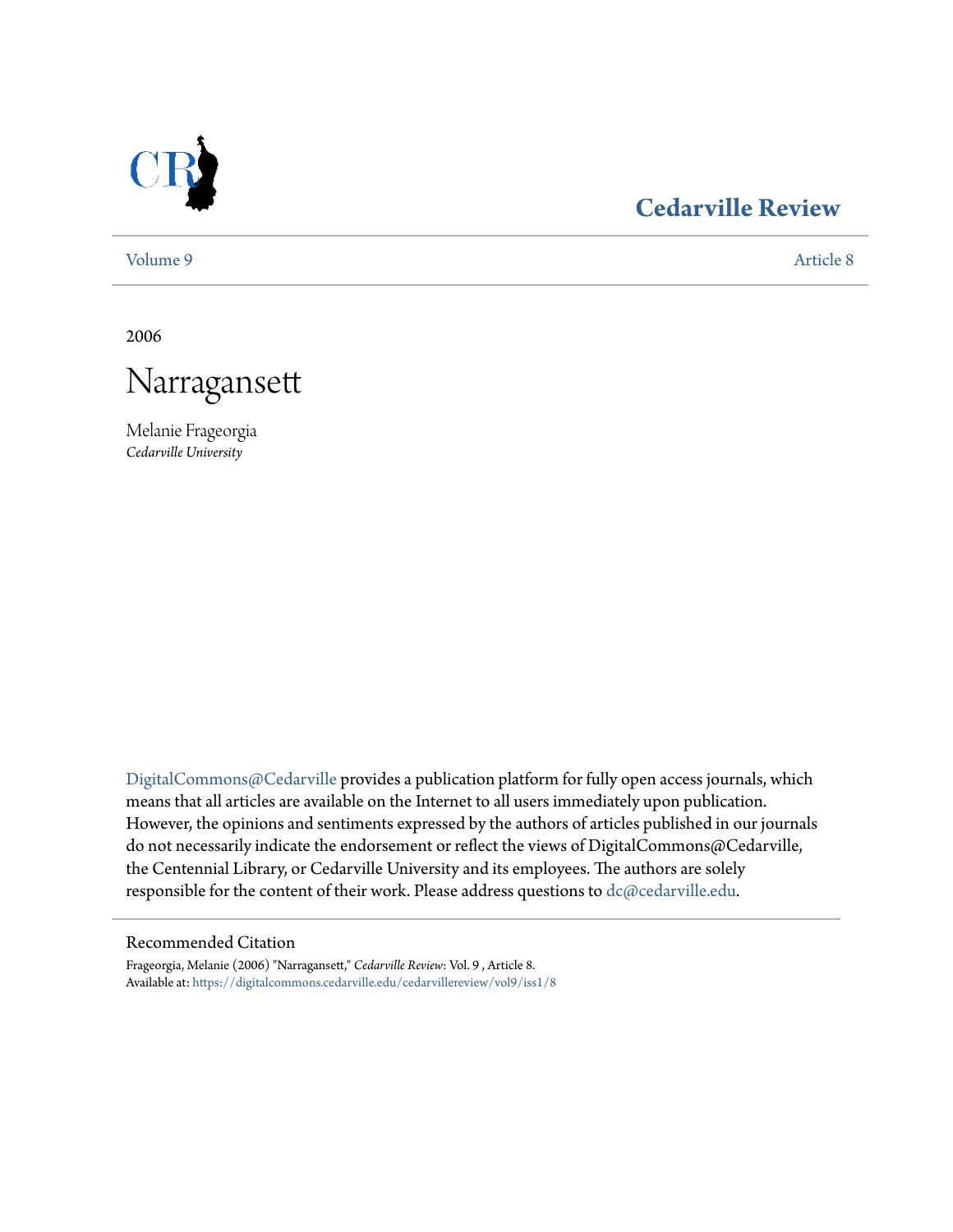## Narragansett

Browse the contents of [this issue](https://digitalcommons.cedarville.edu/cedarvillereview/vol9/iss1) of *Cedarville Review*.

**Creative Commons License**  $\bigcirc$  000

This work is licensed under a [Creative Commons Attribution-Noncommercial-No Derivative Works 4.0](http://creativecommons.org/licenses/by-nc-nd/4.0/) [License.](http://creativecommons.org/licenses/by-nc-nd/4.0/)

Follow this and additional works at: [https://digitalcommons.cedarville.edu/cedarvillereview](https://digitalcommons.cedarville.edu/cedarvillereview?utm_source=digitalcommons.cedarville.edu%2Fcedarvillereview%2Fvol9%2Fiss1%2F8&utm_medium=PDF&utm_campaign=PDFCoverPages)



This poetry is available in Cedarville Review: [https://digitalcommons.cedarville.edu/cedarvillereview/vol9/iss1/8](https://digitalcommons.cedarville.edu/cedarvillereview/vol9/iss1/8?utm_source=digitalcommons.cedarville.edu%2Fcedarvillereview%2Fvol9%2Fiss1%2F8&utm_medium=PDF&utm_campaign=PDFCoverPages)